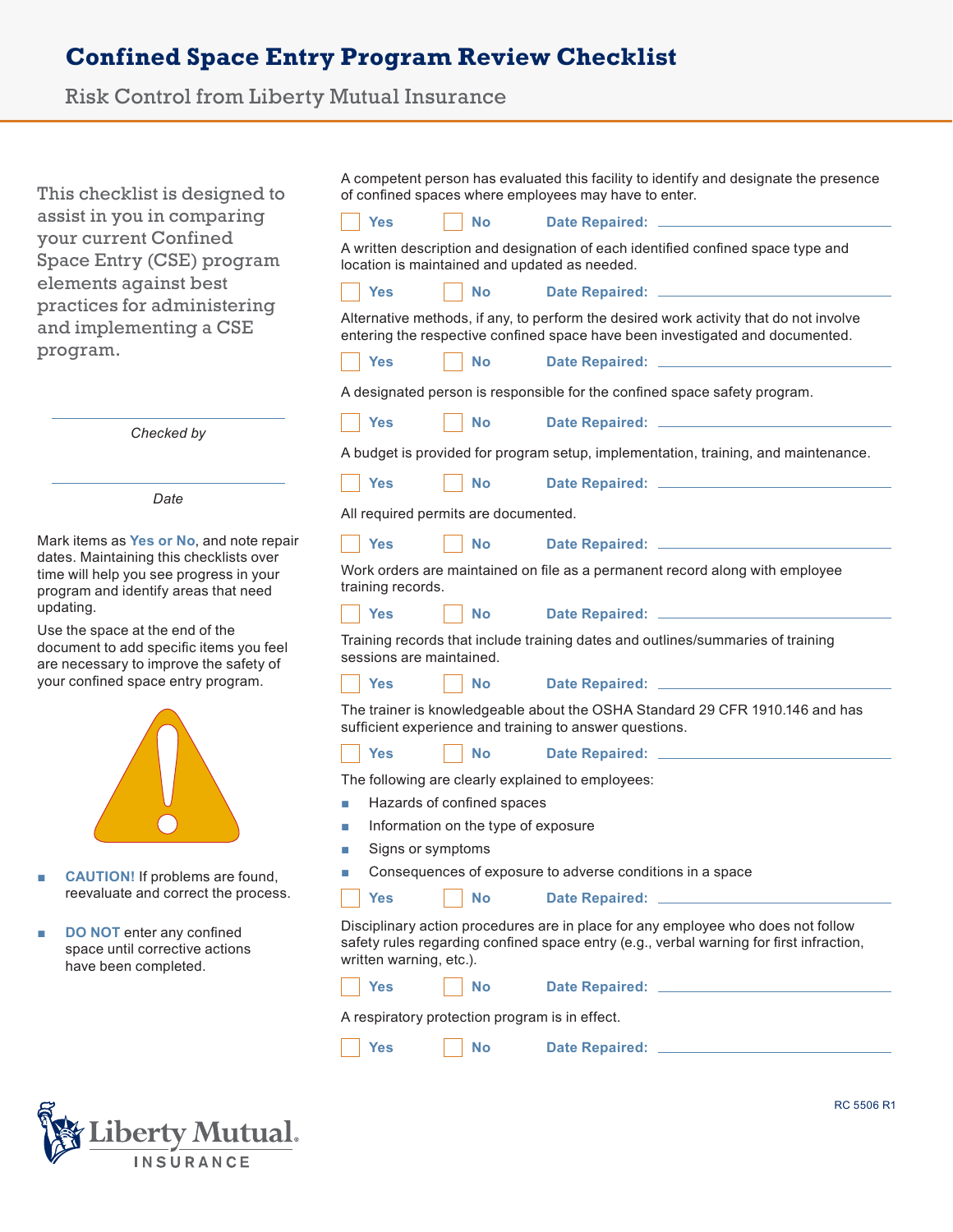|                           |           | Adequate emergency respirators are available for entry and rescue teams.                                                                                             |
|---------------------------|-----------|----------------------------------------------------------------------------------------------------------------------------------------------------------------------|
| Yes                       | <b>No</b> | <b>Date Repaired:</b>                                                                                                                                                |
|                           |           | Splash-proof safety goggles/face shields are provided when needed.                                                                                                   |
| <b>Yes</b>                | <b>No</b> | <b>Date Repaired:</b>                                                                                                                                                |
|                           |           | No communication hazards are present, such as loud machinery, which could interfere<br>with communication between entrants and/or stand-by persons.                  |
| <b>Yes</b>                | <b>No</b> | <b>Date Repaired:</b>                                                                                                                                                |
| available.                |           | If other conditions exist that require special communications equipment, it is readily                                                                               |
| <b>Yes</b>                | <b>No</b> | Date Repaired: _______                                                                                                                                               |
|                           |           | Prior to entry, confined spaces are thoroughly tested and purged of the following:                                                                                   |
| E                         |           | Any corrosive, such as acids or caustics                                                                                                                             |
| П                         |           | Hazardous substances, such as flammable vapors or toxic gases                                                                                                        |
| Yes                       | <b>No</b> | <b>Date Repaired:</b>                                                                                                                                                |
|                           |           | All lines to a confined space that contain inert, toxic, flammable or corrosive materials<br>are valved off and blanked, or disconnected and separated before entry. |
| <b>Yes</b>                | <b>No</b> | <b>Date Repaired:</b>                                                                                                                                                |
|                           |           | Natural or mechanical ventilation is provided before anyone enters the confined space.                                                                               |
| Yes                       | <b>No</b> | <b>Date Repaired:</b>                                                                                                                                                |
|                           |           | The atmosphere inside the confined space is tested prior to entry, and frequently<br>tested or continuously monitored during entry work.                             |
| <b>Yes</b>                | <b>No</b> | <b>Date Repaired:</b>                                                                                                                                                |
| made acceptable.          |           | Approved equipment is required if the atmosphere inside the confined space cannot be                                                                                 |
| <b>Yes</b>                | <b>No</b> | Date Repaired: ____                                                                                                                                                  |
| evaluated and controlled. |           | The potential for temperature extremes in the confined space environment has been                                                                                    |
| Yes                       | <b>No</b> | <b>Date Repaired:</b>                                                                                                                                                |
| requirements.             |           | Descent equipment used for egress is in good working condition and meets all load                                                                                    |
| <b>Yes</b>                | <b>No</b> |                                                                                                                                                                      |
| provided.                 |           | Adequate illumination, including explosion proof switches and lighting, if needed, is                                                                                |
| <b>Yes</b>                | <b>No</b> | Date Repaired: <u>______________________</u>                                                                                                                         |
| has been controlled.      |           | The potential for objects falling into or from the walls or ceiling of the confined space                                                                            |
| <b>Yes</b>                | <b>No</b> | Date Repaired: ___________                                                                                                                                           |